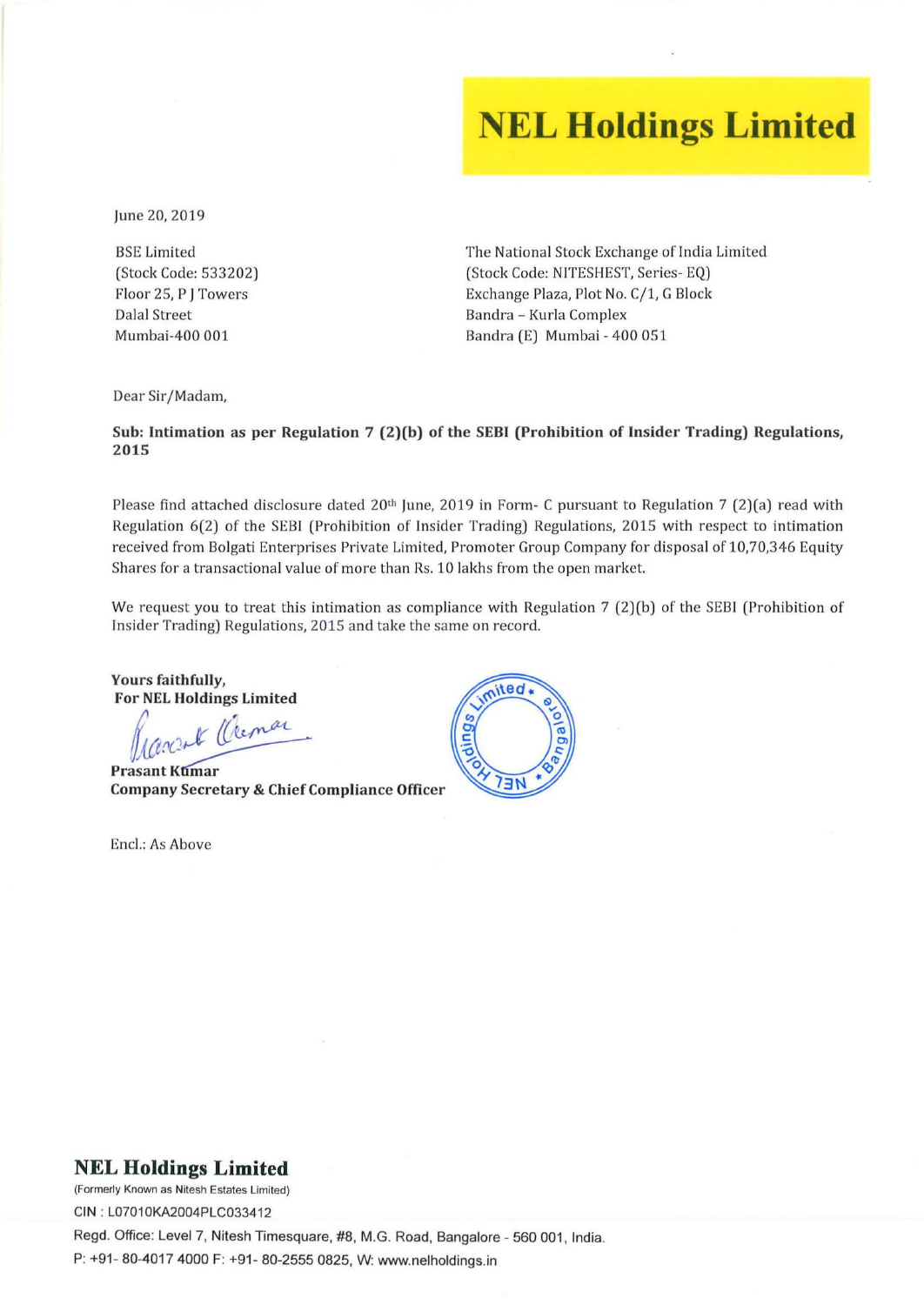## **FORM C** SEBI (Prohibition of Insider Trading) Regulations, 2015 [Regulation 7 (2) read with Regulation 6(2) - Continual disclosure]

Name of the company: NEL HOLDINGS LIMITED ISIN of the company: INE384A01010

 $\bullet$ 

ตุดลูกเกินของอาจารณ์กันเลิกส์เล่นเลิกจังจะเองอนุเกินของอีกเกินกันเกินกันเกินกูในกูเกินก็ไม่เกินกันกูเกินของเรื<br>เกินกูเกินกันกูเกินกูเกินกูเกินกูเกินกูเกินกูเกินกูเกินกูเกินกูเกินกูเกินกูเกินกูเกินกูเกินกูเกินกูเกินกูเกินก

## Details of change in holding of Securities of Promoter, Employee or Director of a listed company and other such persons as mentioned in Regulation 6(2).

| Name,<br>PAN,<br>CIN/DIN,<br>& address<br>with contact                                                                                                                                       | Category<br>of Person             | Securities held<br>prior to<br>acquisition/<br>disposal |                                            | Securities acquired/Disposed |     |                                                                                                                             |                      | Securities held post<br>acquisition/disposal |                                               | Date of allotment<br>advice/acquisition of<br>shares/<br>sale of shares<br>specify |                 | Date of<br>intimation<br>to<br>company | Mode of<br>acquisition /<br>disposal |
|----------------------------------------------------------------------------------------------------------------------------------------------------------------------------------------------|-----------------------------------|---------------------------------------------------------|--------------------------------------------|------------------------------|-----|-----------------------------------------------------------------------------------------------------------------------------|----------------------|----------------------------------------------|-----------------------------------------------|------------------------------------------------------------------------------------|-----------------|----------------------------------------|--------------------------------------|
| nos.                                                                                                                                                                                         |                                   | of<br>securit<br>y                                      | Type $No.$ and $%$<br>of shareh-<br>olding | Type of<br>security          | No. | Value                                                                                                                       | Transact<br>ion Type |                                              | Type of No. and % of<br>security shareholding | From                                                                               | T <sub>o</sub>  |                                        |                                      |
| <b>Bolgati</b><br>Enterprises<br>Pvt. Ltd.<br>CIN:<br>U70102KA2008<br>PTC045179<br>Address: 21A,<br>2 <sup>nd</sup> Floor,<br>Imperial Court,<br>Cunningham<br>Road,<br>Bangalore-<br>560052 | $\overline{2}$<br>Promoter Shares | $\overline{3}$                                          | 4<br>6802460<br>$(4.66\%)$                 | 5<br><b>Shares</b>           | 6.  | $\tau$<br>1070346 Rs.25,52,669/-<br>(Rupees<br>Twenty five<br>lakh fifty two<br>thousand six<br>hundred sixty<br>nine only) | 8<br><b>Sale</b>     | $\overline{9}$<br><b>Shares</b>              | $\overline{10}$<br>5732114<br>$(3.93\%)$      | $\overline{11}$<br>19.06.2019 20.06.2019 20.06.2019 On Market                      | $\overline{12}$ | $\overline{13}$                        | 14                                   |

 $H_{\text{tot}}$